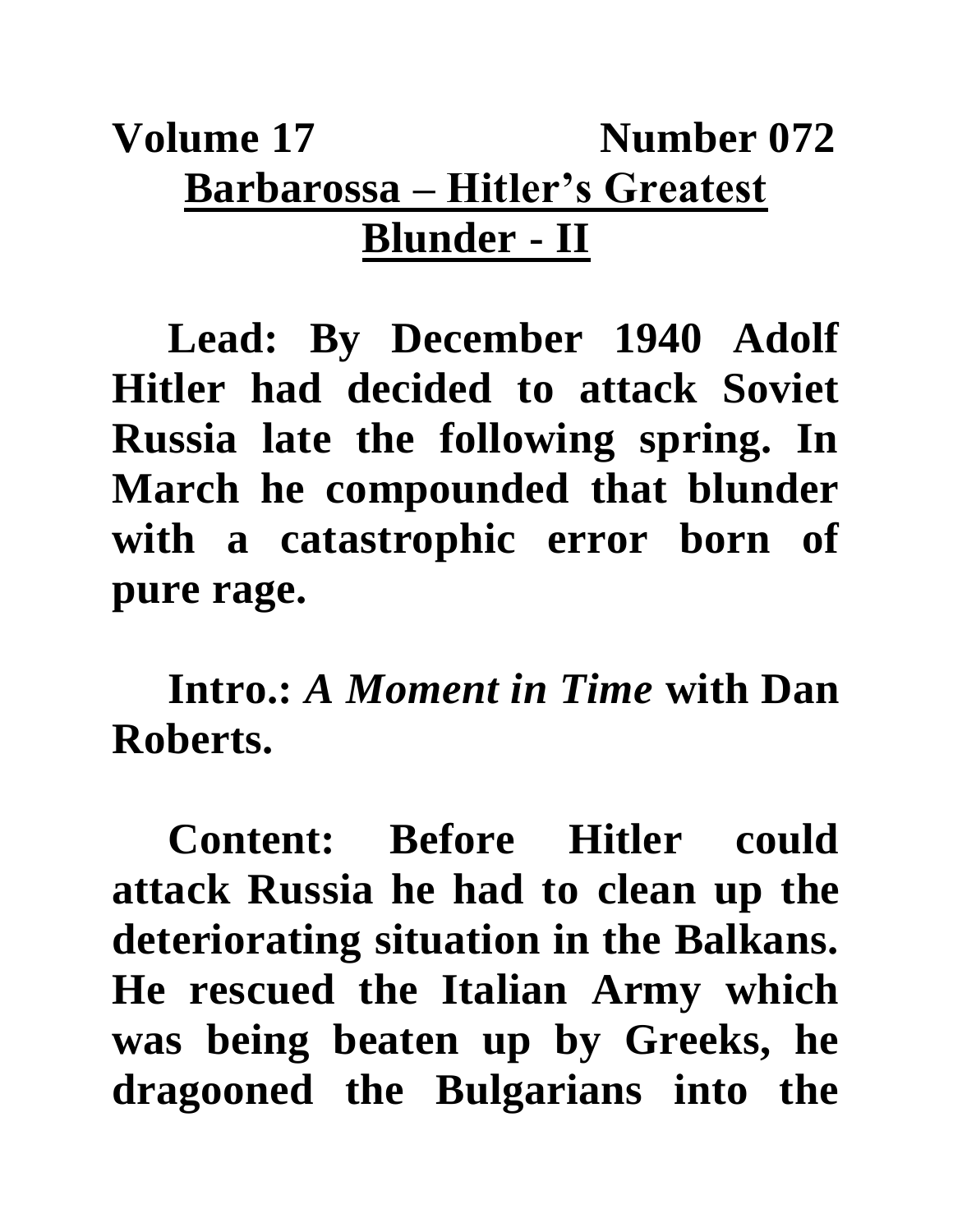**Tripartite Alliance with Germany and Italy, and he thought he had browbeaten the Yugoslav government into same fate, but the Yugoslavs were made of sterner stuff. A popular uprising in March overthrew the Yugoslav regime and let it be known that that little country would not be a puppet of Berlin. Hitler absolutely hit the ceiling, launching into a wild rage, and ordered his generals to level Belgrade with bombing and crush the Yugoslavs.**

**Yet this fit of spite produced one of the dictator's most fateful miscalculations. The destruction of Yugoslavia forced him to postpone Barbarossa, the invasion of Russia for four weeks. That precious month**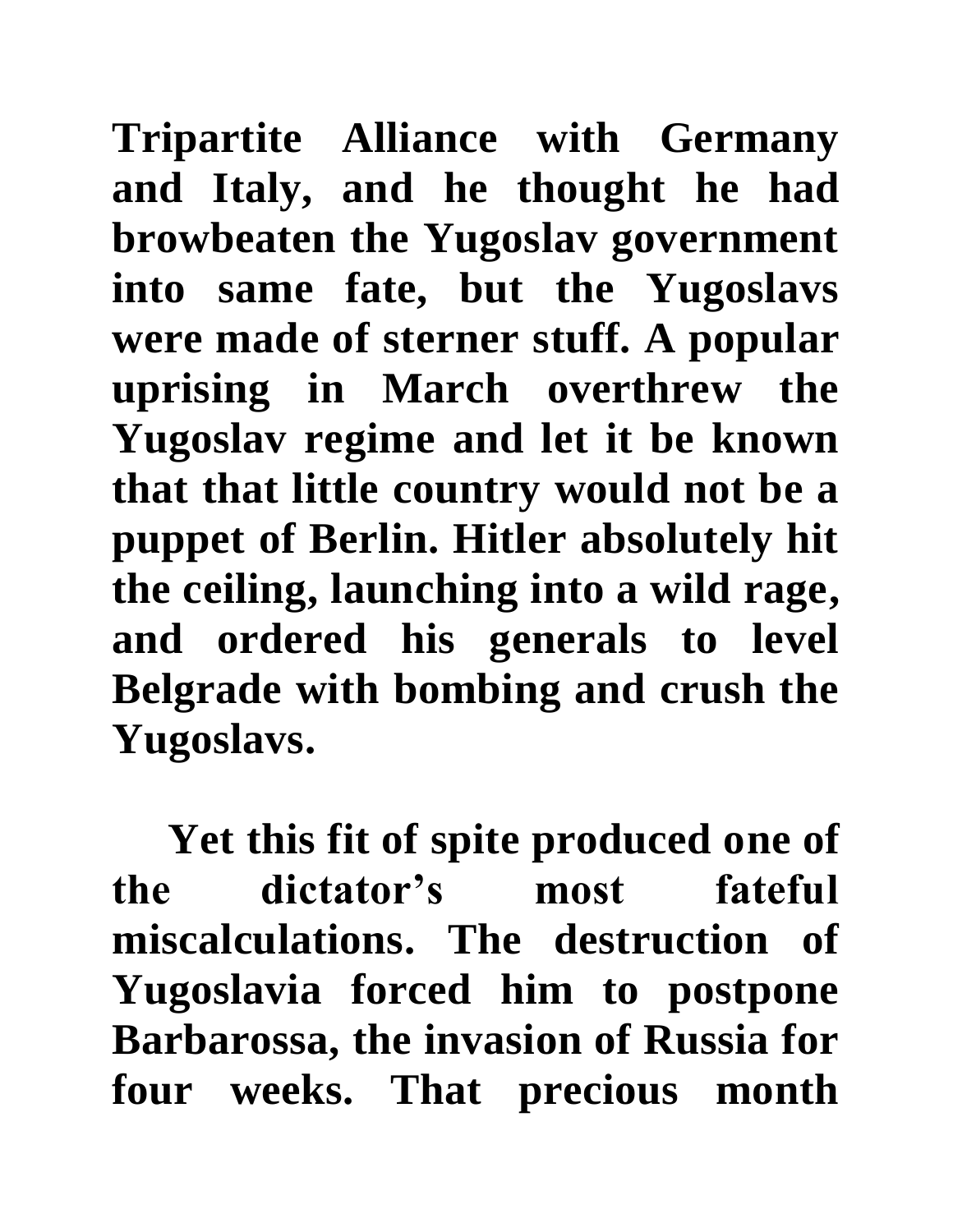**wasted while his armies thrashed away in the Balkans delayed the kickoff of the long march to the gates of Moscow. Though the invasion was initially and wildly successful, once Stalin aroused himself from the initial shock of the invasion and stiffened the Russians who then gathered themselves to resist, the German armies were gradually slowed down. The vicious Russian winter then dealt the fatal blow to Hitler's ambitious desire to take out the Soviets in a single campaign and, though he did not know it, sealed his fate and that of the Third Reich.**

**From Richmond, Virginia this is Dan Roberts.**